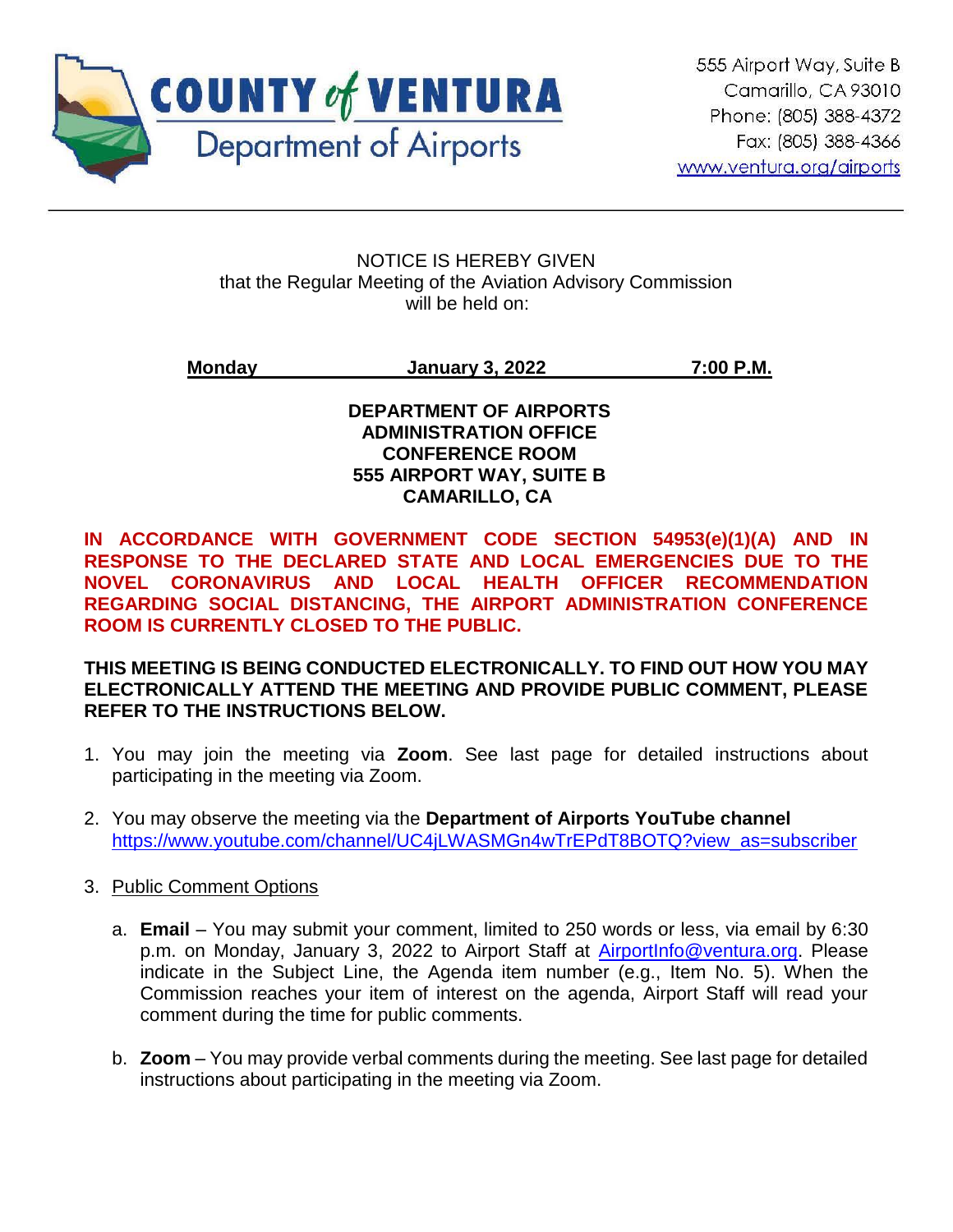# **AGENDA**

- **1. CALL to ORDER and PLEDGE of ALLEGIANCE**
- **2. ROLL CALL**
- **3. AGENDA REVIEW**
- **4. APPROVAL of MINUTES – December 6, 2021**
- **5. PUBLIC COMMENT PERIOD**
- **6. NEW BUSINESS**

#### **A. Subject: Selection of Chair and Vice-Chair for Calendar Year 2022**

#### **Recommendation:**

Nominate and select the 2022 Chair and Vice-Chair.

**B. Subject: Approval of, and Authorization for the Director of Airports or Designee to Sign, the First Amendment to Lease with Kim & Bill Burr Family Trust at 65C Durley Ave., the Second Amendment to Lease with Kim & Bill Burr Family Trust at 65 A/B, Camarillo, California**

#### **Recommendation:**

Approve, and authorize the Director of Airports or his designee to sign, the attached Amendments to Lease with the Kim & Bill Burr Family Trust.

#### **C. Subject: Adoption of Resolution #5 Authorizing Remote Teleconference Meetings of the Aviation Advisory Commission for a 30-Day Period**

#### **Recommendation:**

Adopt the attached Resolution #5 (Exhibit 1) authorizing remote teleconference meetings of the Aviation Advisory Commission for a 30-day period pursuant to Government Code Section 54953, Subdivision (e), of the Ralph M. Brown Act.

#### **7. DIRECTOR'S REPORT**

#### **8. REPORTS**

**Report items listed below are presented to the Aviation Advisory Commission for information only, at this time. The report items require no action or are not ready for the Commission's consideration. The Commission may refer these items to the Department of Airports for investigation and report back on a future agenda.**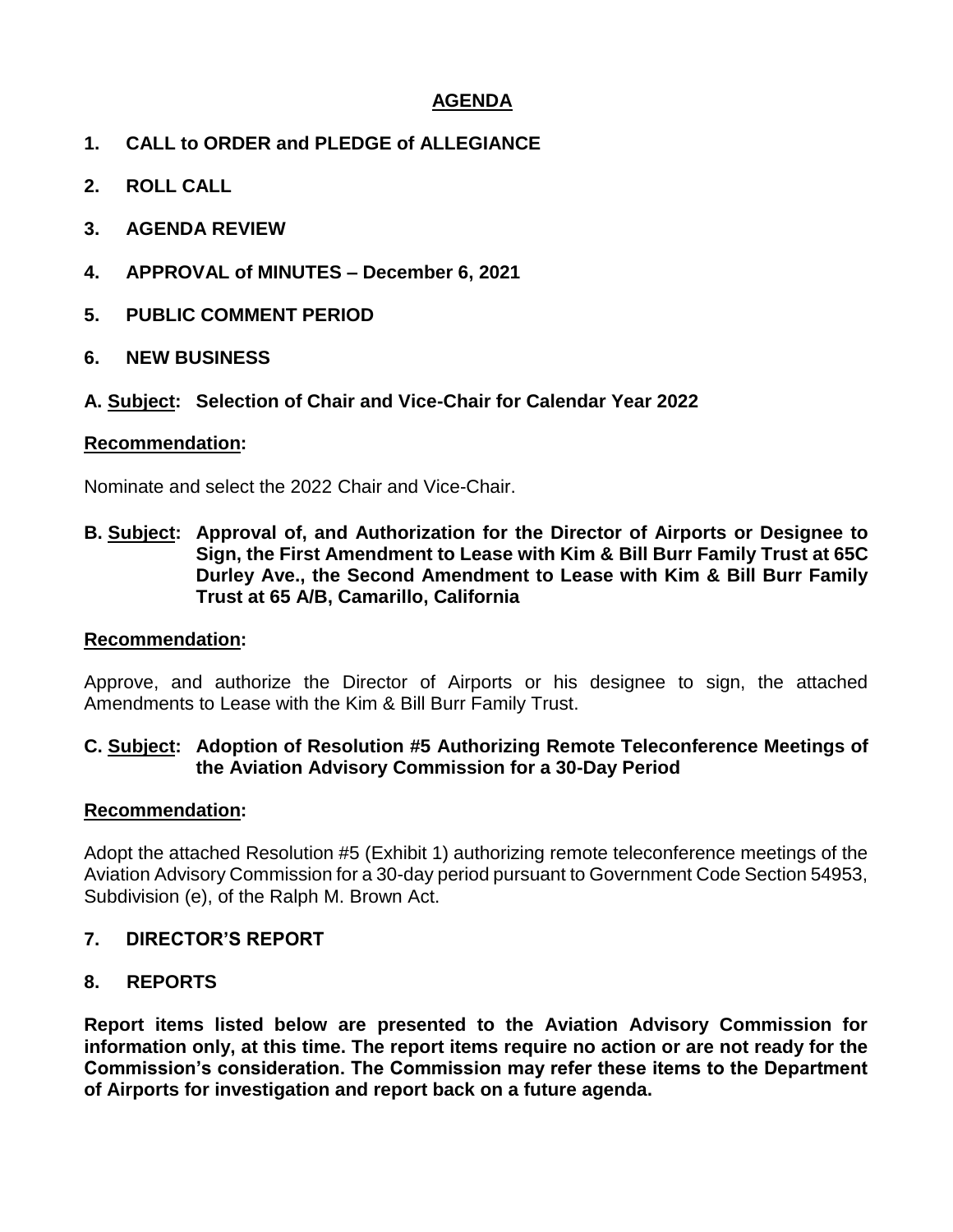Monthly Activity Report – October, November 2021 Monthly Noise Complaints – October, November 2021 Consultant Reports (Coffman Associates, Mead & Hunt) – November 2021 Consultant Reports (Jviation) – November, December 2021 Airport Tenant Project Status – December 2021 Project Status – December 2021 Meeting Calendar

# **9. CORRESPONDENCE**

**Correspondence items listed below are presented to the Aviation Advisory Commission for information only, at this time. The correspondence items require no action or are not ready for the Commission's consideration. The Commission may refer these items to the Department of Airports for investigation and report back on a future agenda.** 

Article dated December 27, 2021 re: acquisition of AVEX located at Camarillo Airport

**10. COMMISSION COMMENTS –** Comments by Commission members on matters deemed appropriate.

## **11. ADJOURNMENT**

The next regular Commission meeting will be on Monday, February 7, 2022 at 7:00 p.m. Location to be determined.

IN COMPLIANCE WITH THE AMERICANS WITH DISABILITIES ACT, IF YOU NEED SPECIAL ASSISTANCE TO PARTICIPATE IN THIS MEETING, PLEASE CONTACT ANA CASTRO AT (805) 388-4211. NOTIFICATION 48 HOURS PRIOR TO THE MEETING WILL ENABLE THE DEPARTMENT OF AIRPORTS TO MAKE REASONABLE ARRANGEMENTS TO ENSURE ACCESSIBILITY TO THIS MEETING.